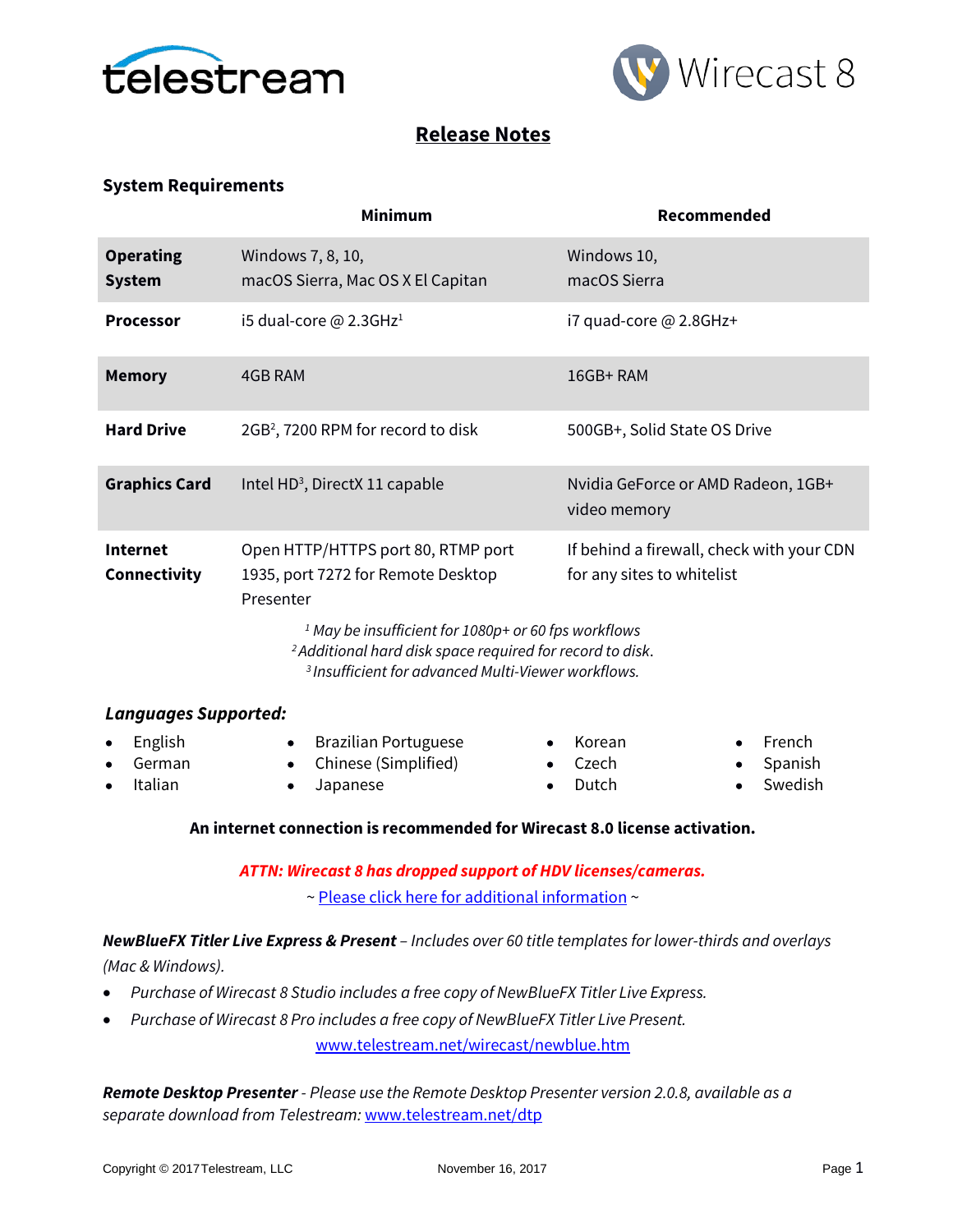



# **Best Practices**

## Minimum Required Upload Speed:

- It is recommended that an upload speed rate of at least double the selected video bitrate be available, especially for a total target bit-rate of 10Mbps (Megabits per second) or less, or when there are multiple outgoing streams.
- Upload speed can be tested at a website such as **TestMy.net/upload**.
- Additional tasks that can consume upload bandwidth on the network should also be considered when determining how much of the available upload bandwidth can be allocated towards streaming.

## **Rendezvous**

Wirecast Rendezvous uses WebRTC technology that can be very resource intensive. For the best experience, we suggest considering the following table when choosing hardware:

|                                                                             | Studio (2 quests + 1 host)  | Pro $(7 \text{ quests + 1 host)$ |  |  |
|-----------------------------------------------------------------------------|-----------------------------|----------------------------------|--|--|
| <b>Bandwidth</b> <sup>4</sup>                                               | Add 4 Mbps                  | Add $5+$ Mbps <sup>5</sup>       |  |  |
| Processor <sup>4</sup>                                                      | $i5$ quad-core <sup>6</sup> | $i7$ quad-core $6$               |  |  |
| <sup>4</sup> Based on a single simultaneous stream of 720p30 x264 @ 4 0Mbps |                             |                                  |  |  |

*Based on a single simultaneous stream of 720p30 x264 @ 4.0Mbps. 5 Bandwidth per guest will scale downwards as more are added to maintain reliability. 6 Minimum recommended processor with example stream4 . More demanding workflows may require a more capable CPU.*

## ISO Recording:

- Solid State Drive or fast RAID array recommended for ISO Recording and Replay functionality.
- Actual data rates will vary depending on quality level selected for ProRes (Mac) or MJPEG recording (Windows), as well as the resolution and frame rate selected.
	- o For Mac ProRes recording please refer t[o Apple's ProRes data rate specifications.](https://documentation.apple.com/en/finalcutpro/professionalformatsandworkflows/index.html)?
	- o Windows MJPEG Best Quality Guidelines (Megabytes per second):
		- *1080i and 1080p 29.97 and 30 FPS, MJPEG Best Quality* ~25MB/sec
		- *1080p 60 FPS, MJPEG Best Quality* ~50 MB/sec
		- *720p 59.94 and 60 FPS, MJPEG Best Quality* ~20 MB/sec
- Total expected data rate should be compared to available disk write speed to ensure adequate disk throughput.

## *Failure to ensure the available disk write speed is greater than the highest expected total data rate may result in frames being dropped from recordings (ISO, Replay, and Record-to-Disk).*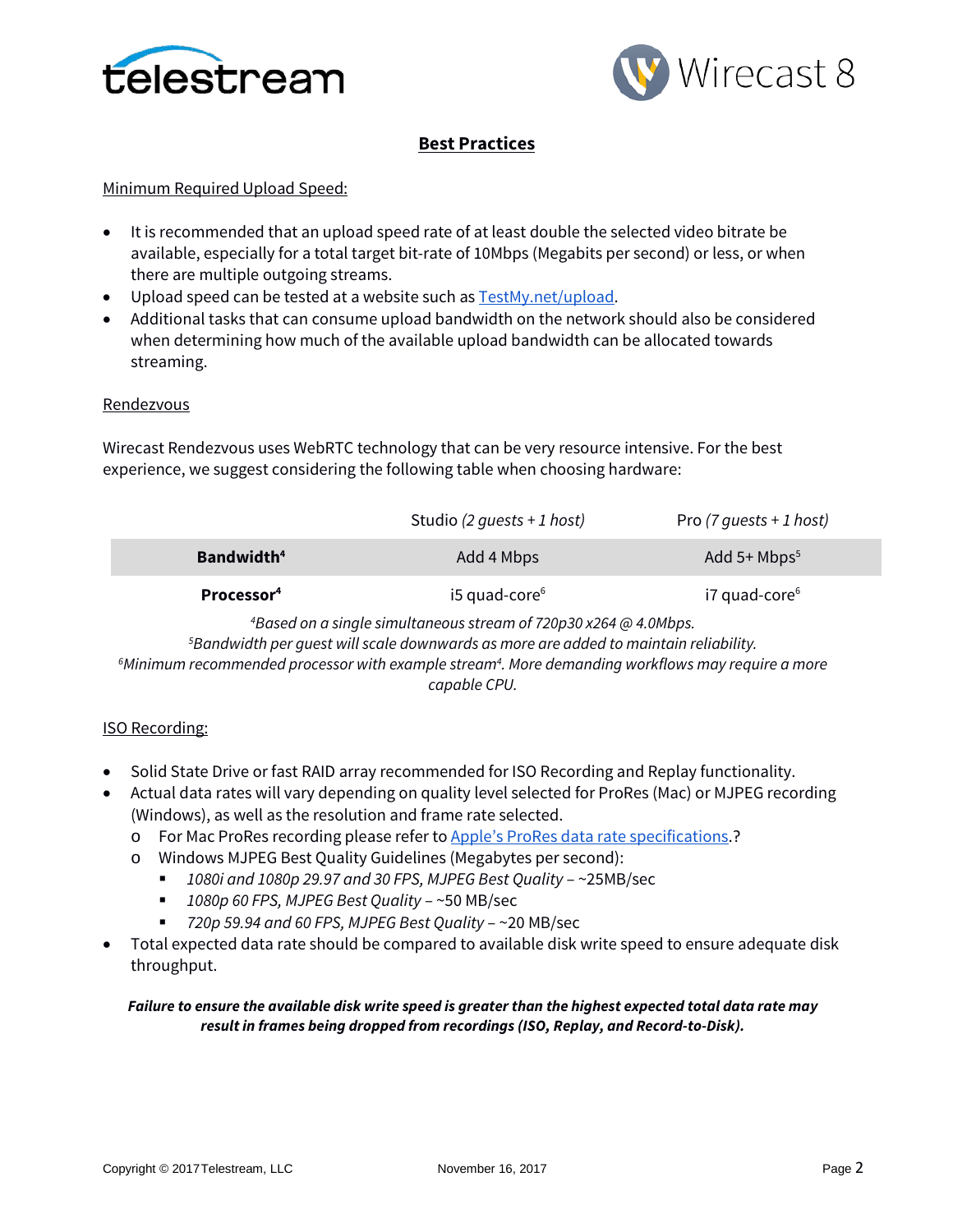



# **Best Practices (cont.)**

## Hardware accelerated encoding requirements:

- Intel Quick Sync Video encoding requires an Intel CPU with an Intel® QuickSync Video core[.](http://ark.intel.com/search/advanced?QuickSyncVideo=true&MarketSegment=DT) [List of Intel CPUs supporting QuickSync](http://ark.intel.com/search/advanced?QuickSyncVideo=true&MarketSegment=DT)
- NVIDIA NVENC encoding requires an NVidia GPU with Kepler architecture or newer[.](https://developer.nvidia.com/nvidia-video-codec-sdk) [NVIDIA only maintains a general list of supported GPUs](https://developer.nvidia.com/nvidia-video-codec-sdk)
- Apple Hardware Accelerated H.264 encoding requires a Mac with an integrated Intel GPU\*. *\*This may change in the future, as the Apple API decides what hardware acceleration method is to be used. At the time of this writing, only Quick Sync via an Intel GPU is supported.*

## High frame-rate streaming (60fps):

- High frame-rate streaming will result in increased CPU usage and a require a higher bit rate (4Mbps or higher) for a quality encode.
- Simply switching to a higher frame-rate without ensuring the CPU and bitrate are sufficient may result in a lower quality encode.

## CPU Usage:

- Consider lowering your canvas frame rate and/or streaming resolution to lower CPU usage.
- Maintained system CPU usage greater than 60% will increase the likelihood of dropped frames.

## **8.1.1 – Fixes and Improvements**

- Fixed a crash that could occur when adding sources that rely on Chromium Embedded Framework (ex. Text, Clock, Image Carousel)
- Fixed an issue causing problems connecting to certain NDI capture sources compiled against the latest NewTek NDI® SDK
- Fixed an issue causing Rendezvous source scaling to change relative to the participant's available Network Bandwidth
- Fixed a crash when creating a new document on macOS High Sierra 10.13.2 Beta

## **8.1 - New Features**

**NEW –** Vimeo LIVE destination

**NEW –** Added the ability to duplicate Shot Layers via Copy and Paste within an existing Shot or as a new Shot

**NEW –** Added the ability to snap Shot Layers to the edges and center lines of other Shot Layers

**NEW –** Support for 1080p streaming to Facebook Live

**NEW –** Facebook Live accounts who have been given "Can Post" permissions on another account can now stream to the primary account's Events and Groups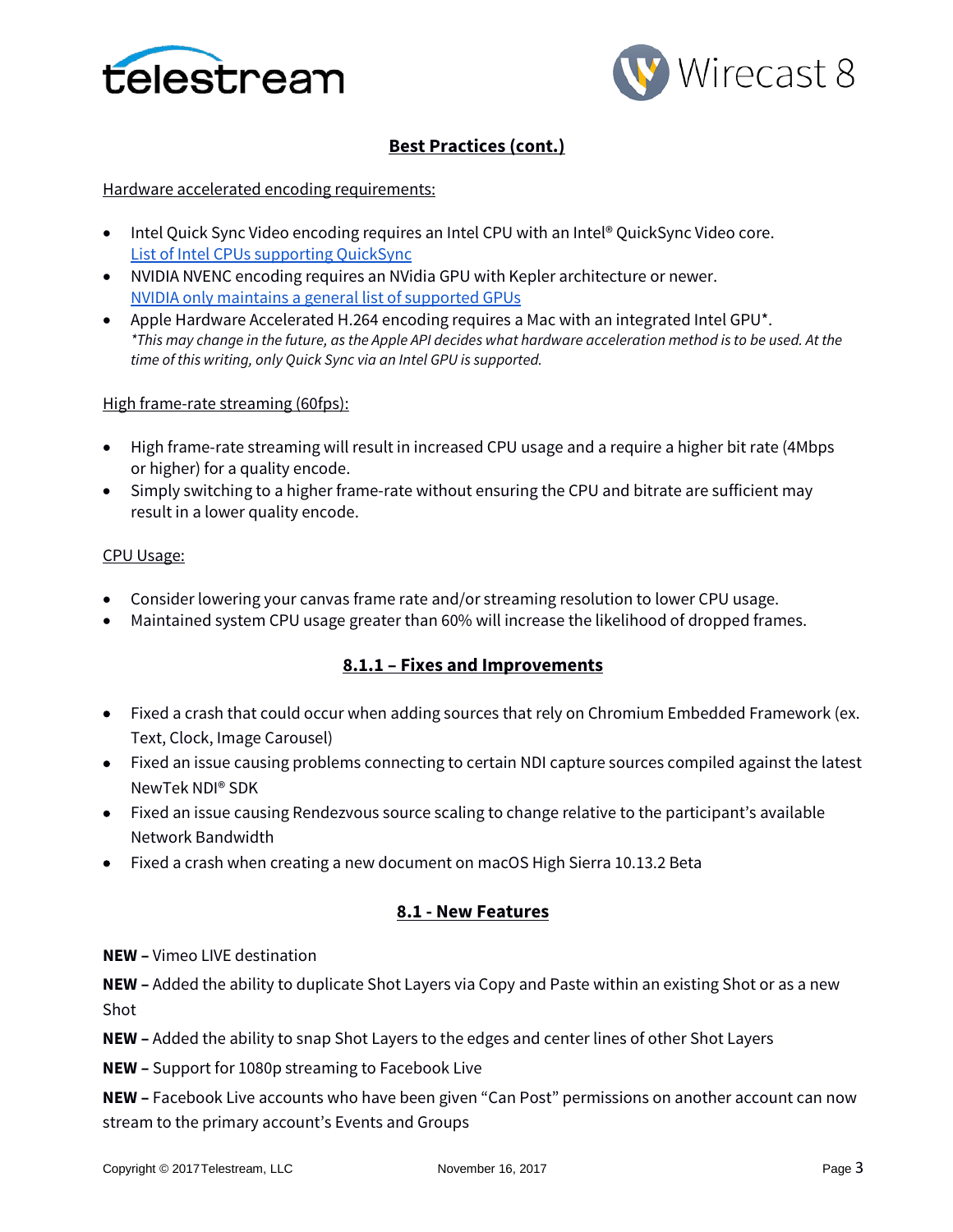



**NEW –** Support for Adobe Photoshop PSD image files

**NEW –** Added the ability to manually refresh Shot icons by right-click → Refresh Shot Icon

**NEW –** Now able to map Clear Layer shots to a Keyboard Shortcut for Transitioning

## **8.1 – Fixes and Improvements**

- Fixed an issue that could cause video to stop encoding properly while live streaming
- Fixed an issue where Rendezvous host could lose audio input after a peer joined their session
- Fixed an issue where creating Replay Shots could cause the video in Preview/Live to stutter briefly
- Fixed a bug that could cause Record to Disk outputs to go out of sync while streaming at the same time
- Fixed an issue where the color picker could stop working properly in the Widget sources
- Fixed random crashes when using WebStream IP camera sources
- Fixed a random crash that could occur when outputting via NDI
- Fixed Replay recordings not scaling to fit canvas automatically when creating a new Replay Shot
- Fixed channel selection not working properly in the Audio Mixer
- Fixed inability to use Monitor Capture across two separate video adapters
- Fixed an issue where setting Canvas Size to 720x480 would result in bad video encoding
- Fixed a bug where Playlists would always transition their sources using Smooth when the Playlist was on the first Master Layer
- Fixed bad audio when playing back HE-AAC audio files
- Fixed a bug causing live media file playback to restart when stopping stream outputs
- Fixed a bug that caused bad QuickSync outputs when used in conjunction with other encoders
- Fixed long startup times when launching Wirecast without an internet connection
- Fixed Virtual Microphone not being uninstalled when upgrading Wirecast from an older version to a newer version
- Fixed a hang when moving a window around while a modal dialog was opened
- Fixed second transition drop-down being stuck on Smooth transitions
- Fixed certain transitions not working correctly across multiple Master Layers
- Fixed an indefinite hang when closing the Multi-viewer
- Fixed a crash when adding an ISO Shot with hotkeys
- Fixed Shot Layer position not reflecting changes made when nudging a Layer with the arrow keys
- Fixed a hang when attempting to reconnect to an NDI source that has been disconnected
- Fixed text entry field very small on macOS High Sierra
- Fixed Chroma Key settings not displaying properly in the UI after loading a saved document
- Fixed a random crash when creating a Keyboard Shortcut
- Fixed certain input fields not working properly with Copy/Paste/Select-All shortcuts
- Fixed a hang that could occur when putting the computer into Sleep mode while a Playlist Shot was looping media files
- Numerous Localization string fixes
- Added the ability to add a hex color value directly to Widget sources (i.e. Text, Solid Color)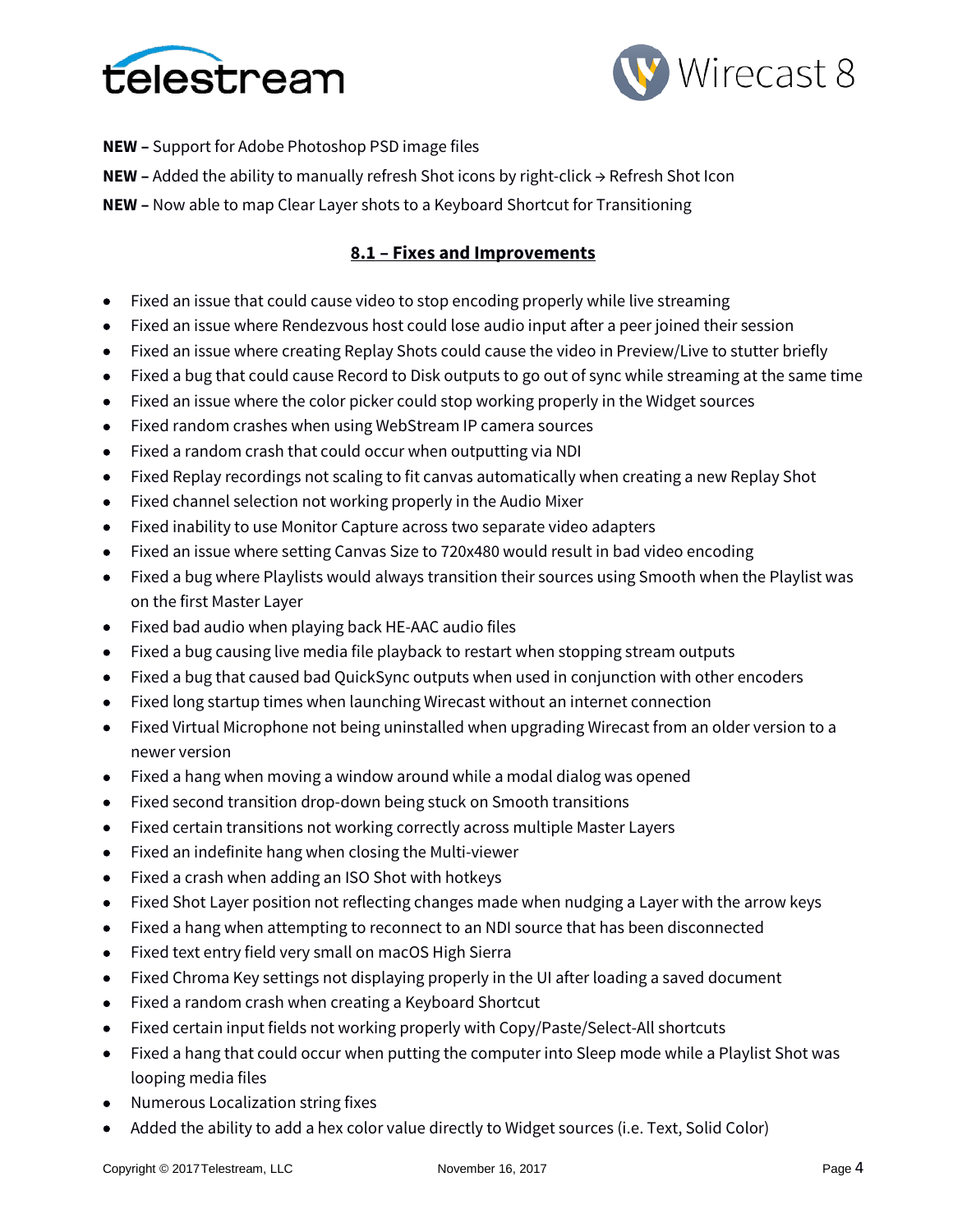



## **8.0 - New Features**

**NEW -** Wirecast Rendezvous | Multi-site production with remote guests

- Easily bring in remote guests without additional hardware or software for the guest
- Send them a link and they can join on a smart device or Chrome/Firefox browser
- Add up to 2 guests in Studio, 7 guests in PRO (Note: Subject to available bandwidth)
- Screen share and Tally lights
- Companion iOS app (Wirecast Go) for mobile guests

## **NEW -** Completely new rendering engine

- Huge performance increases
- (WIN) Upgrade to Direct 3D 11
- Added Z-rotation
- Resize, rotate, and crop handles directly in the Preview Window.
- Asset Snap-to-grid, Guidelines, and Centering.
- Add Reflection and/or Drop Shadow to any source.

#### **NEW -** Multi-Viewer Output System

- Support for up to 17 slot multi-viewer output (up to 4 in Studio) to any attached display.
- Send different configurations (1x, 2x, 4x, 10x, 17x) to different monitors.

## **NEW -** Multi-Channel Audio Ingest

• Support for up to 16 channels of input via each connected professional audio interface, each NDI source, and/or each capture card input with embedded audio.

#### **NEW** - Multi-Track Audio Support **(Pro only)** – up to 8 tracks

- Multi-language streaming.
- Multi-language recordings.
- Isolate audio sources for post-production.
- Behind-the-scenes or other commentary track support.

#### **NEW** - Major encoding engine upgrade

- Substantially less system resource usage for most content when encoding with x264.
- Higher quality x264 encoding.
- Tighter bit rate variations when utilizing CBR (constant bit rate).

#### **NEW** - Automatic color space matrix with options for override

• No more washed out looking sources, Wirecast will auto detect the color space and apply any appropriate conversions to maintain color quality throughout the entire workflow.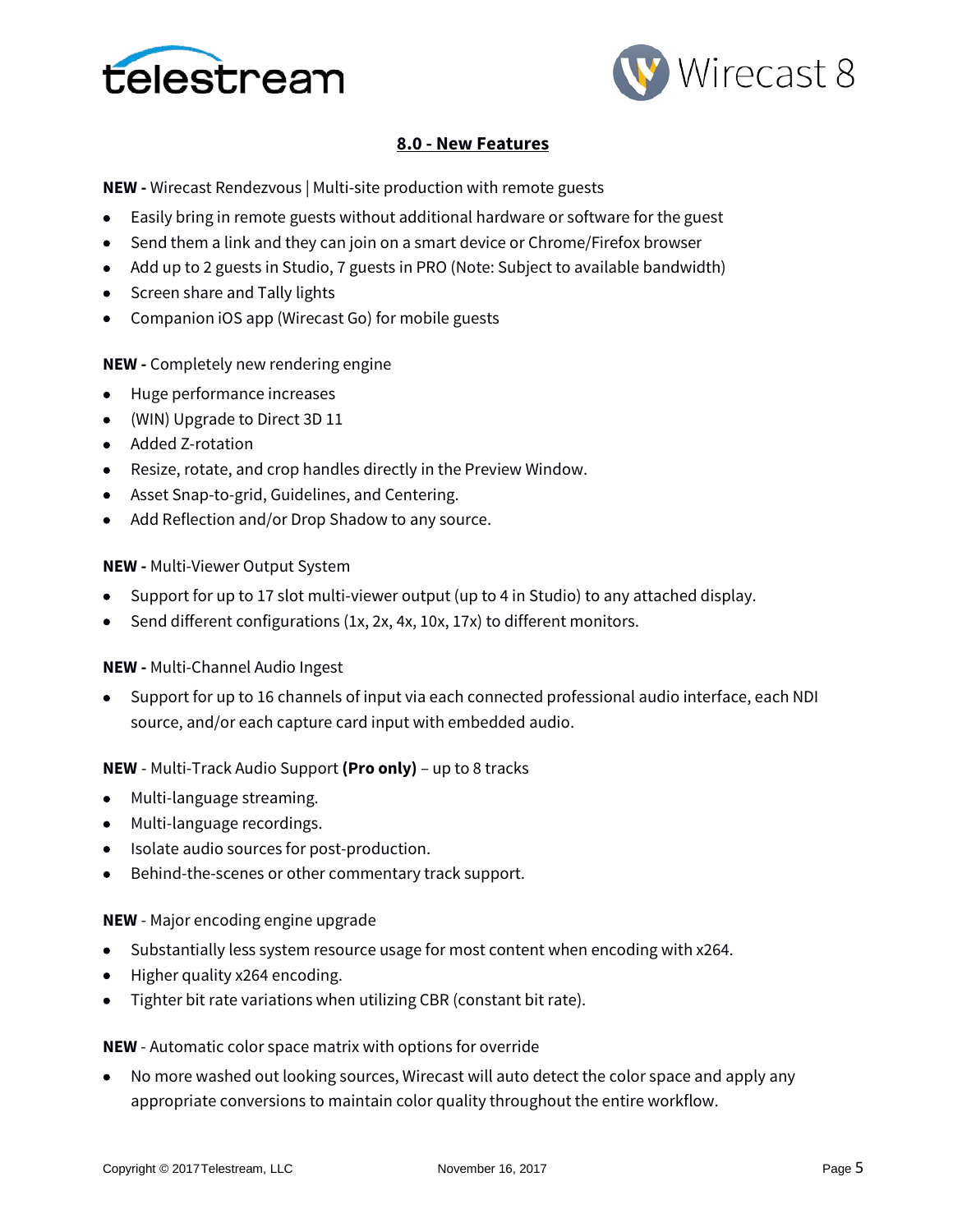



# **8.0 - New Features (cont.)**

**NEW** - **[NewBlue Titler Live 3](https://www.newbluefx.com/products/on-air-graphics/titler-live/)** - Complete titling suite with social media titling templates, sports templates, and much more.

- **Overview:**
	- **o** Free live Facebook comments with Titler Live 3:
		- **Express**  *Free with Wirecast 8 Studio purchase*
		- **Present** *Free with Wirecast 8 Pro purchase*
	- **o** Curate and push live comments from any web browser on your network.
	- **o** Animate comments as they fly in or out.
	- **o** Upgrade to **Social** or **Complete** to add Youtube and Twitter.
	- **o** Updated, expanded, and improved Titler Live modules.
- **Versions:**
	- **o Express**  *Free with Wirecast 8 Studio* Includes templates for many common titling needs. Does not include Title Designer.
	- **o Sport** Sports titles and graphics, scoreboards, integration with Sportzcast live scoreboard data sources.
	- **o Social** Display social messages through high-end, animated designs from Twitter, Facebook and Youtube. Even poll your audience in real-time, displaying results graphically.
	- **o Present** *Free with Wirecast 8 Pro* Everything you need to title and produce live shows, events, conferences, church streams, etc.
	- **o Complete** All the above for a complete titling solution for any event.

## **NEW** - New Transitions

- 23 included live transitions.
- New 'Smooth' transition features allow curve types and animation effects like 'spring'.

**NEW -** (WIN) Implement WASAPI Audio Capture

- Reduced audio latency and increased channel support compared to Direct Sound.
- Support for newer WASAPI only multi-channel audio devices.

**NEW -** (WIN) Implement ASIO Audio Ingestion

• Support for the industry standard Windows pro audio API.

## **NEW -** (MAC) Added **Syphon** client support for Mac

• Improved quality and performance over macOS native functionality when capturing Syphon enabled apps on macOS (Adobe After effects and Character Animator, Many VJ tools, Unity engine, and many more).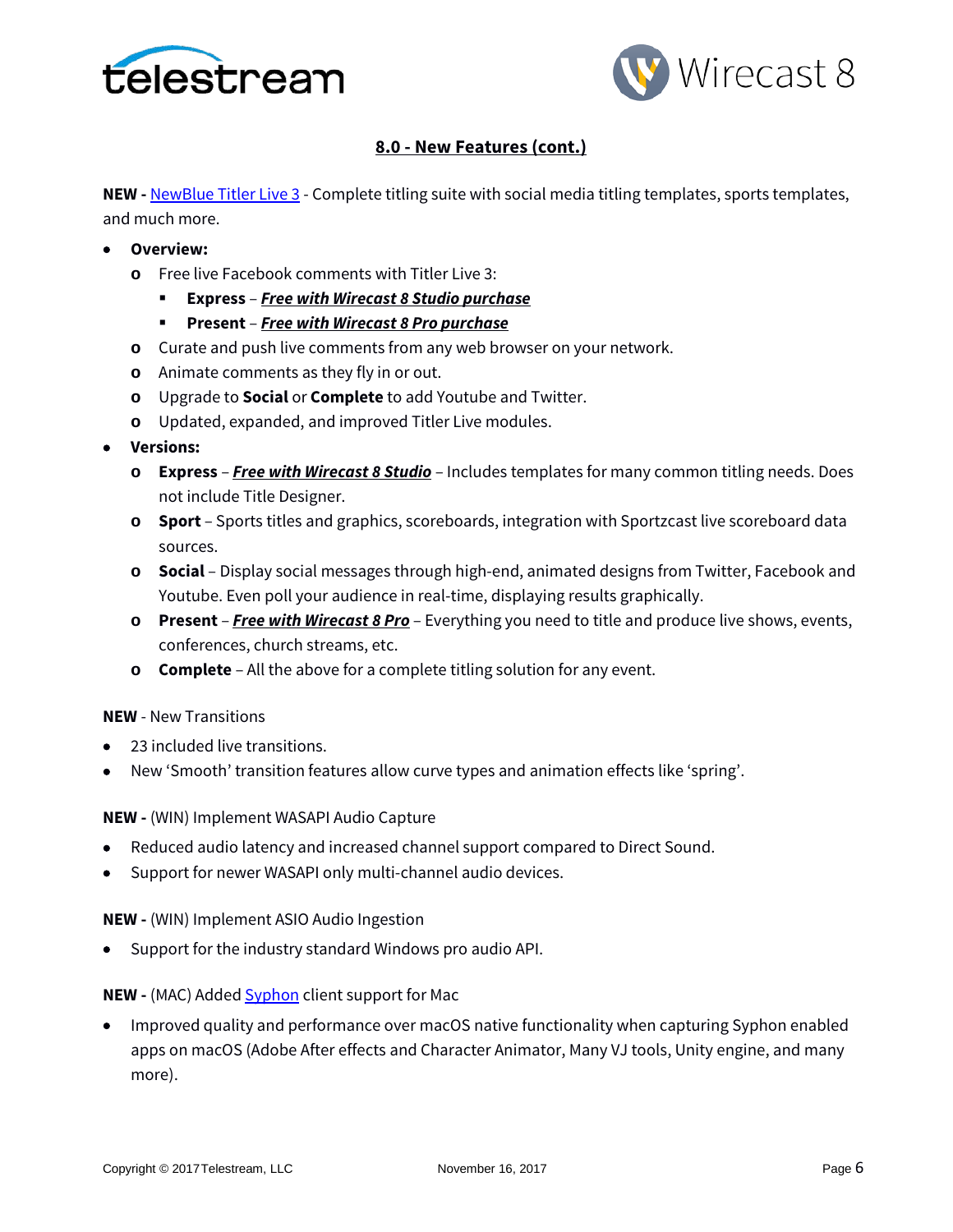



## **8.0 - New Features (cont.)**

**NEW -** New Clock, Timer, and Stopwatch Source

- World clock, time and date functionality all completely customizable.
- Start, stop, and reset with the click of a mouse.

**NEW -** Add option to override automatic format detection in capture cards

• Now you can override the automatic detection system and specify the exact setting you need for your workflow.

#### **NEW** - De-interlacing hot toggle

• De-interlacing can now be toggled per source in the moment. No need to restart the app.

#### **NEW -** Add support for .WebM files

• Support for the popular .WebM format when bringing in media files.

#### **NEW -** Add support for Sony XAVC-S video format

• Support for the popular XAVC-S format used in Sony cameras.

#### **NEW -** Replay - Option to mute audio during playback

• Now, you can set your replay files to include audio, without having to manually mute each replay clip when used in a live setting with narration. Great for enhancing your post-production workflow.

#### **NEW -** Wirecast Go iOS App

- iOS only, updated and improved
- Integrates with Rendezvous natively
- Replaces Wirecast Cam for Lan/Wifi camera use

#### **8.0 - Improvements & Fixes**

#### Improvements:

- **IMPROVED -** [Facebook] Logout option to clear security information
- **IMPROVED -** [Facebook] Improve filtering of the With (Sponsor) field to display better results
- **IMPROVED -** [Facebook] Update hyperlinks in Advanced Options to a graphical icon
- **IMPROVED -** [Facebook] Highlight first entry in search fields by default
- **IMPROVED -** [Facebook] Improve readability of highlighted text for search fields on Mac
- **IMPROVED -** [Facebook] Improve responsiveness when switching events on Mac in 8.0 builds.
- **IMPROVED -** [Facebook] Add warning dialog to the "Delete Event" button
- **IMPROVED -** [Facebook] Test for stale URLs (i.e. one that cannot be streamed to) when validating Facebook settings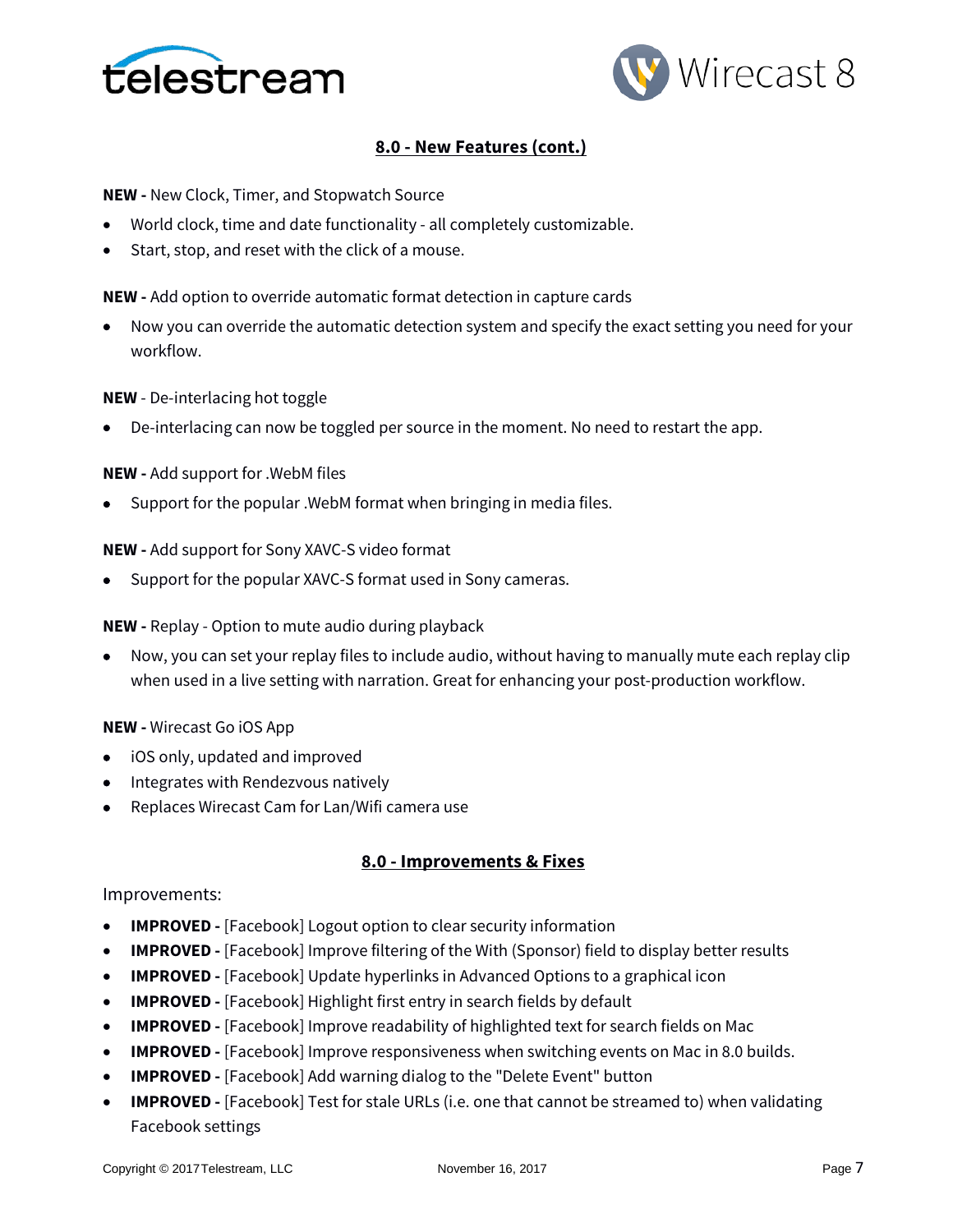



- **IMPROVED -** (WIN) Put cursor at the end of the field when using Enter to accepting a search value
- **IMPROVED -** (WIN) Refactor Virtual Microphone / Camera Installation & Registration
- **IMPROVED -** Add a "Select All" menu item to allow users to select all sources in Preview
- **IMPROVED -** Add a link to download Remote Desktop Presenter from the add sources menu if it isn't installed yet
- **IMPROVED -** Add boxed icon for virtual microphone toggle
- **IMPROVED -** Add Select All and Unselect All buttons to the "Edit Visible Destinations" window.
- **IMPROVED -** Add Twitter Source to Plus button in shot inspector
- **IMPROVED -** Allow simultaneous CPU and GPU buffers during output
- **IMPROVED -** Asynchronous media file indexing
- **IMPROVED -** Audio Mixer: Click 'R' to pan to 50R / Click 'L' to pan to 50L
- **IMPROVED -** Change arrow cursor to hand cursor when hovering over the "Click for help..." links in "Facebook Advanced Options"
- **IMPROVED -** Delay the "missing sources" prompt a second or two after opening a document
- **IMPROVED -** Do not include dynamic outputs in the logic that determines the canvas size.
- **IMPROVED -** Double clicking the vertical split bar between the preview and live panels should toggle between a 75% split and a 50% split
- **IMPROVED -** Eliminate 3 second wait when adding new video sources
- **IMPROVED -** Include "http://" by default in Web Display
- **IMPROVED -** Increase Default Font Size & Change default color to White
- **IMPROVED** Make newly added video sources scale to fit by default.
- **IMPROVED -** Optimize video format conversions used in ISO recording
- **IMPROVED -** Organize Add Source Menu
- **IMPROVED -** Periscope Change the "Start Broadcast" menu item to "Go Live"
- **IMPROVED -** Playlists always transitions all layers rather than just the playlist layer.
- **IMPROVED -** Remove Blank Shot that appears with New Document
- **IMPROVED -** Remove Camera Preview window
- **IMPROVED -** Removed Apply button in Capture Card settings as it applies with changes automatically
- **IMPROVED** Request: Relabel the document recovery message
- **IMPROVED -** Request: Replace the "Clear Layer" (Blank Shot) icon
- **IMPROVED -** Smaller resize range for audio mixer
- **IMPROVED -** Support for Viewership when streaming to multiple destinations
- **IMPROVED -** System Audio Capture Should say "Select Audio device: instead of "Audio Settings"
- **IMPROVED -** Take out the padding around the Preview and Master audio meters
- **IMPROVED -** Update Twitch Encoding Settings
- **IMPROVED -** Use the boxed icons from the Mixer in the main UI for Monitor and Mute.
- **IMPROVED** Users do not need to restart the app for deinterlacing to work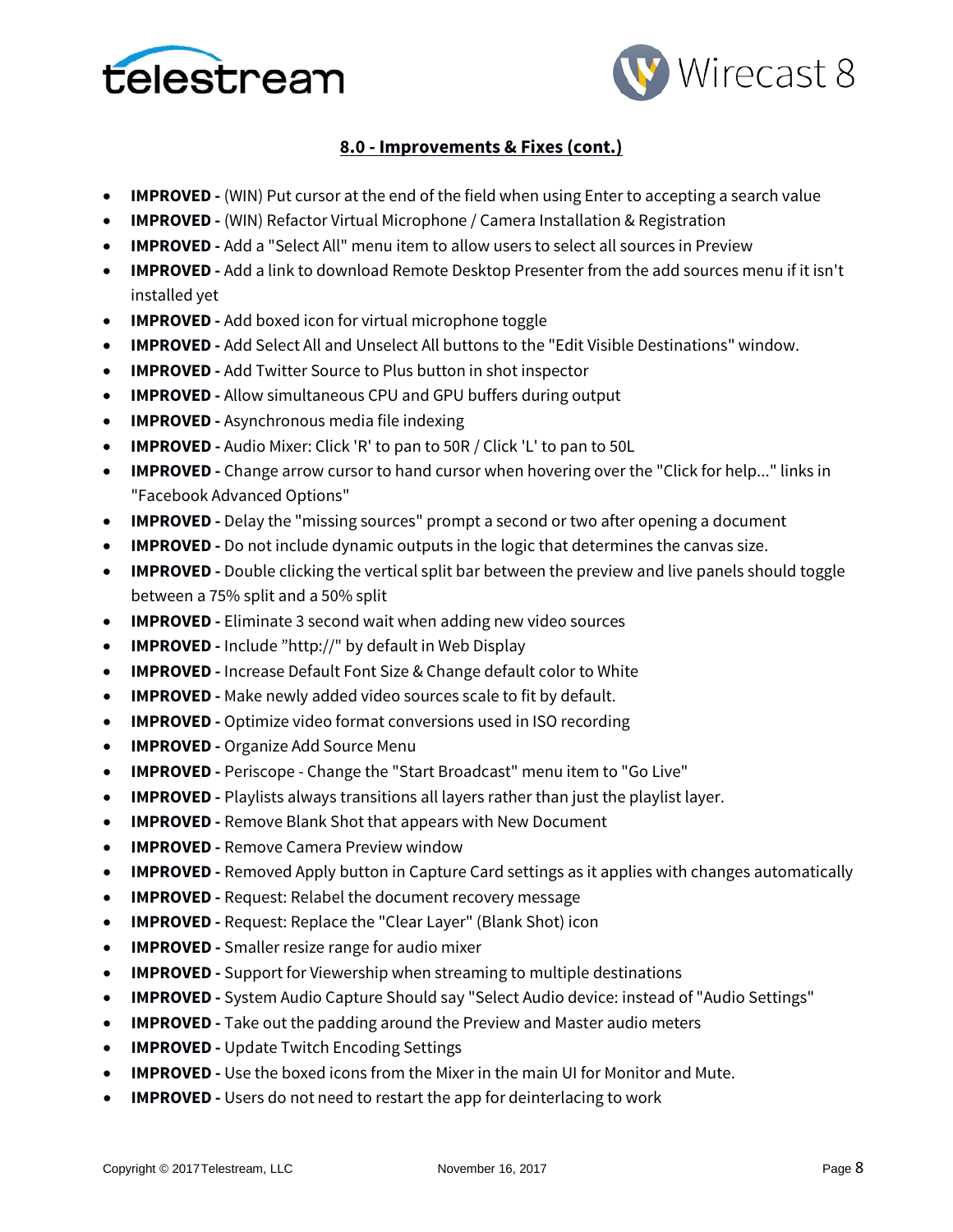



Fixes:

- **FIXED -** (HiDPI) Wirecast icon is low resolution
- **FIXED -** (MAC) (High Sierra) Installer text is hard to read
- **FIXED -** (MAC) Application becomes inaccessible if a user attempts to "Authorize" to "YouTube" while offline
- **FIXED -** (MAC) Audio timestamps passed to external display output plugins are broken
- **FIXED -** (MAC) CEF process separation caused some pages to no longer load correctly
- **FIXED -** (MAC) Crash with specific URL's in the "Web Display" widget
- **FIXED -** (MAC) Dragging the main document UI to the minimum size causes Preview and Live to disappear when the shot editor is open
- **FIXED -** (MAC) OpenGL crash when opening a specific document
- **FIXED -** (MAC) Record to disk ProRes Proxy codec records H.264 video
- **FIXED -** (MAC) Wirecast can crash when selecting a font for title text on Mac
- **FIXED -** (MAC)Apple H.264 hardware encoder disappears when in use
- **FIXED -** (Widgets) Black hex color boxes are unreadable in the "New Source Dialog" window for multiple widget sources
- **FIXED -** (WIN) "Drop Shadow" font style does not match other menu options in the "Preview Inspector"
- **FIXED -** (WIN) "Record to Disk Window Media" is cropped off in the "Output Statistics" window
- **FIXED -** (WIN) (NDI) Clicking "Reconnect" button quickly 5 or more times causes Wirecast to hang
- **FIXED -** (WIN) (NDI) Source doesn't always show up in the capture devices
- **FIXED -** (WIN) 32-bit Virtual camera DirectShow filter fails to register
- **FIXED -** (WIN) Authentication error message shows up twice for several destinations
- **FIXED -** (WIN) Colors do not look right and scaling is off when capturing from YCbCr 4:2:0 video sources
- **FIXED -** (WIN) Crash after exiting Wirecast while tearing down DirectShow device
- **FIXED -** (WIN) Cursor does not change to the "pointer" hand when hovering over hyperlinks in Windows
- **FIXED -** (WIN) Damaged resource notification refers to Mac file type in Windows
- **FIXED -** (WIN) DINPro font does not work in Text Widget
- **FIXED -** (WIN) Encoder audio settings should be limited to 192kbps on Windows only
- **FIXED -** (WIN) External Display Output on Windows will sometimes be very pixelated
- **FIXED -** (WIN) Incorrect error message is displayed when attempting to record Program Replay to a read-only folder
- **FIXED -** (WIN) ISO recordings of DirectShow sources do not start until the source is in the canvas (preview or live)
- **FIXED -** (WIN) Mouse Scroll wheel does not work in Asset Manager
- **FIXED -** (WIN) Output settings window not populating Taskbar or Windows Peak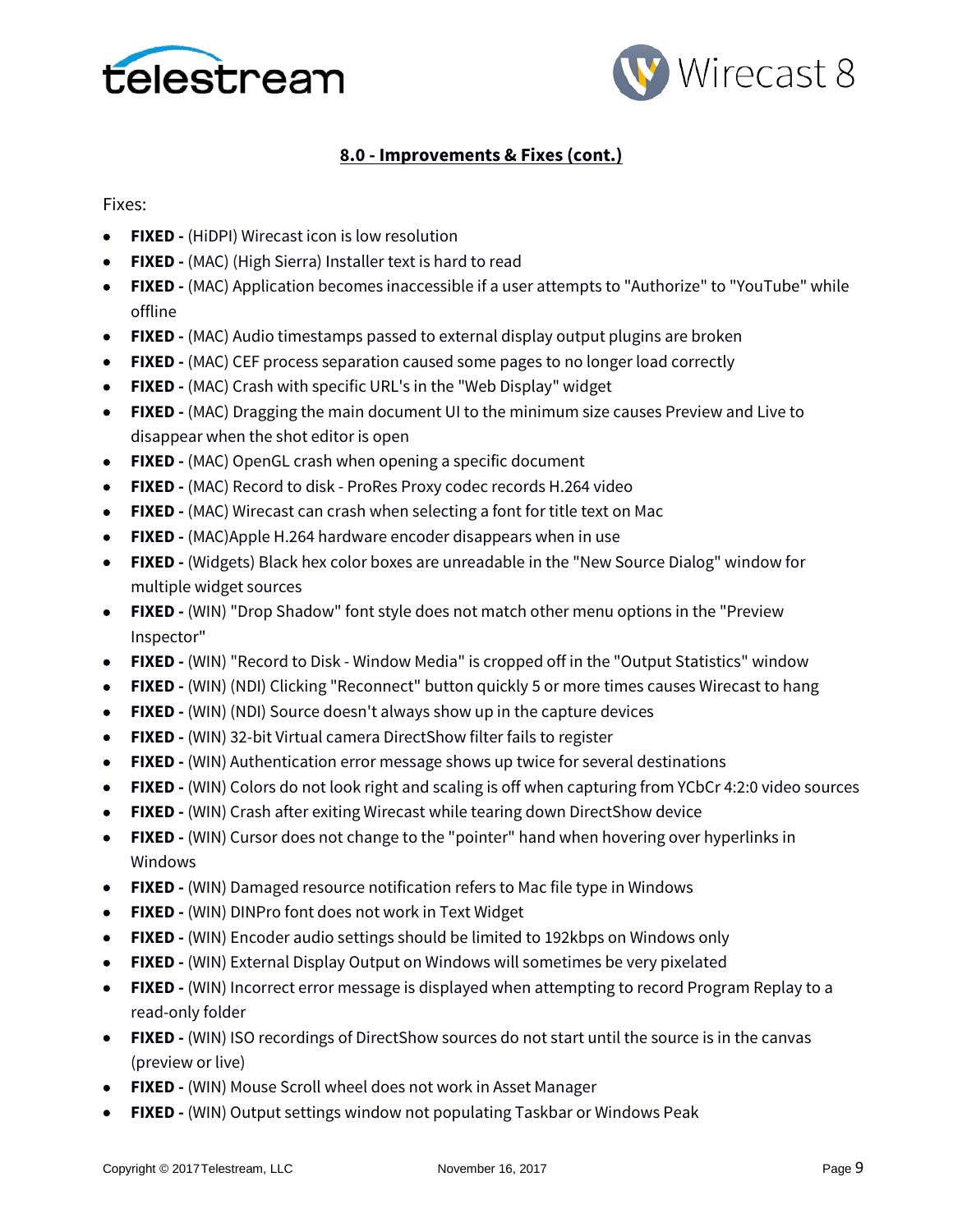



- **FIXED -** (WIN) Preview/Live flickers with GeForce GTX 980M
- **FIXED -** (WIN) Recordings created in VLC are crashing Wirecast
- **FIXED -** (WIN) 'Replay+ISO', 'Replay' and 'Twitter' menu items don't have hotkey shortcut letters underlined
- **FIXED -** (WIN) Scrubbing the scrollbar for the 'Titles' window too fast will cause the application to hang
- **FIXED -** (WIN) Setting YouTube event to a pre-POSIX start date will crash the application
- **FIXED -** (WIN) Starting NDI or Blackmagic output with specific settings will cause crash
- **FIXED -** (WIN) Titles browsing will not depict thumbnails on initial launch of window
- **FIXED -** (WIN) Verify that AVerMedia Live Gamer HD2 GC570 works with Wirecast
- **FIXED -** (WIN) Windows video playback and encoded output on GTX960 is stuttering
- **FIXED -** (WIN) Wirecast installer shows when opening document from explorer
- **FIXED -** (WIN) YUV sources have washed out colors with NVIDIA GPUs
- **FIXED -** [Facebook] (WIN) Reduce jerkiness when switching between scheduling states
- **FIXED -** [Facebook] authentication page has scroll bars on the bottom and side
- **FIXED -** [Facebook] Progress indicator will not stop if user cancels authentication prematurely
- **FIXED -** [Facebook] refactor destination
- **FIXED -** [Facebook] sponsor setting does not recognize verified page properly
- **FIXED -** [Facebook] Text in the Description Field is a little too far right on Mac
- **FIXED -** [Facebook] Time box is slightly misaligned compared to the Start Date menu
- **FIXED -** [Facebook] Title and Description fields inherit strings from deleted events
- **FIXED -** [Facebook] Unable to Tab from Title field to Description field in Output Settings
- **FIXED -** [Facebook] Users can bypass the Facebook configuration validation by having another destination
- **FIXED -** 1080p Anamorphic setting is not 1440x1080
- **FIXED -** Adding audio filter de-highlights the headphones icon in the audio mixer
- **FIXED -** Audio bitrate settings that are not valid for the encoder are populating the list
- **FIXED -** Audio Effects disappear with playlist shot switching
- **FIXED -** Blackmagic encoder presets causing a crash
- **FIXED -** Changing encoder resolution with Auto Canvas breaks color controls
- **FIXED -** Changing the UI to show program results in black bars
- **FIXED -** Clear Layer can be deleted via Edit menu
- **FIXED -** Corrupted encoding presets could cause documents to fail to open
- **FIXED -** Crash in project with many duplicating titles and playlists
- **FIXED -** Crash when importing an MOV in QuickTime Animation format
- **FIXED -** Crash when switching between Audio FX and/or slider settings within the same slot
- **FIXED -** Cropped DP Shot does not hold settings after closing Wirecast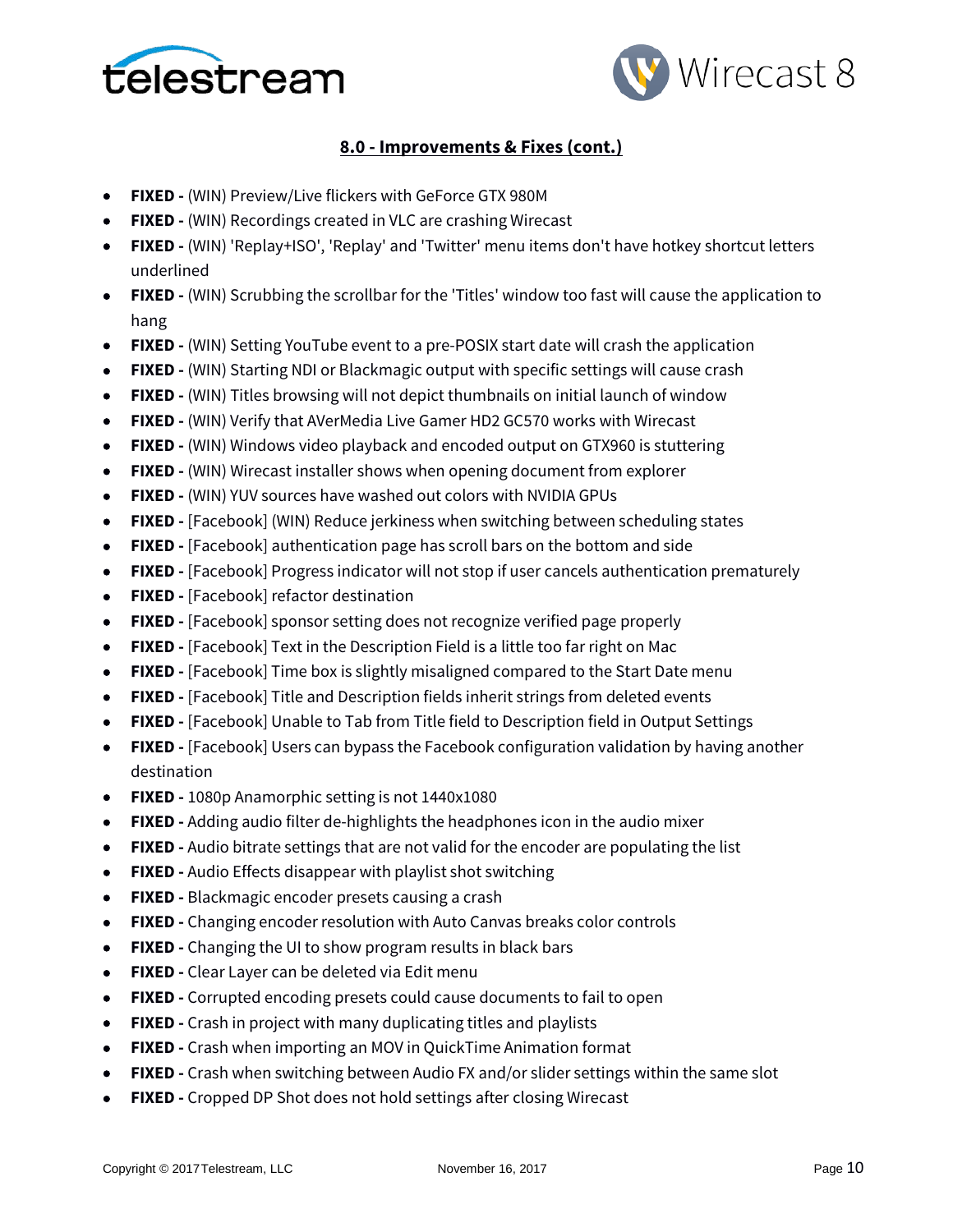



- **FIXED -** Cropping then moving the image causes resizing
- **FIXED -** Cursor rapidly switches icons during hover after adding a WebStream device to the Shot Bin
- **FIXED -** Default window height does not show the auto-populated shot on the 3rd layer
- **FIXED -** Disable keyboard shortcut for deleting a shot while the shot editor is open
- **FIXED -** Disconnecting secondary monitor while External Display Output is active does not terminate external viewport
- **FIXED -** Display persists through the External Display Output after closing document
- **FIXED -** External Display Obscuring Wirecast on some systems when external display is unplugged
- **FIXED -** External Display Output only available to the first Wirecast document
- **FIXED -** Hang when ending stream while still recording
- **FIXED -** Image shifts slightly whenever the user uses the crop attribute
- **FIXED -** Image Slideshow source does not convert from OBS converter
- **FIXED -** Indefinite hang in the GlobalHotkeyMonitor
- **FIXED -** ISO Segmented and Replay recordings will drop one frame in between segments
- **FIXED -** ISO not creating files Bluefish 444 Epoch 4K Neutron
- **FIXED -** Localization: Japanese: "Channel" is not localized when certain Broadcast Destinations are selected
- **FIXED -** Localization: Japanese: "Refresh" does not fit within the associated button in the USB Devices window
- **FIXED -** Localization: Locate missing Asset prompt displays placeholder text
- **FIXED -** Localization: Matte selections in the Configure Visual Effects tab are not localized
- **FIXED -** Localization: Multiple strings are not localized in the Desktop Presenter configuration pane
- **FIXED -** Localization: Select Screen Region text is cut off due to line-wrapping beyond the text box
- **FIXED -** Localization: Text does not display properly in the USB Devices window
- **FIXED -** Localization: Text is cut off on the Configure Cropping tab
- **FIXED -** Localization: The Wirecast Menu is not localized
- **FIXED -** Long audio interface names in audio mixer are being cut off
- **FIXED -** Minimize and maximize buttons react on mouse down rather than mouse up
- **FIXED -** Missing Twitch ingest servers in output settings
- **FIXED -** Multiple error messages generated for incorrect authentication to custom partner destinations
- **FIXED -** Pixelated text in lower third
- **FIXED -** Problems invalidating or updating Playlist Shot UI Tabs after the Playlist Shot is moved to another Master Layer
- **FIXED -** Record to Disk MP4 x264 files have an edit list that excludes almost every frame in the first GOP
- **FIXED -** Remove Hitbox CDN as it no longer exists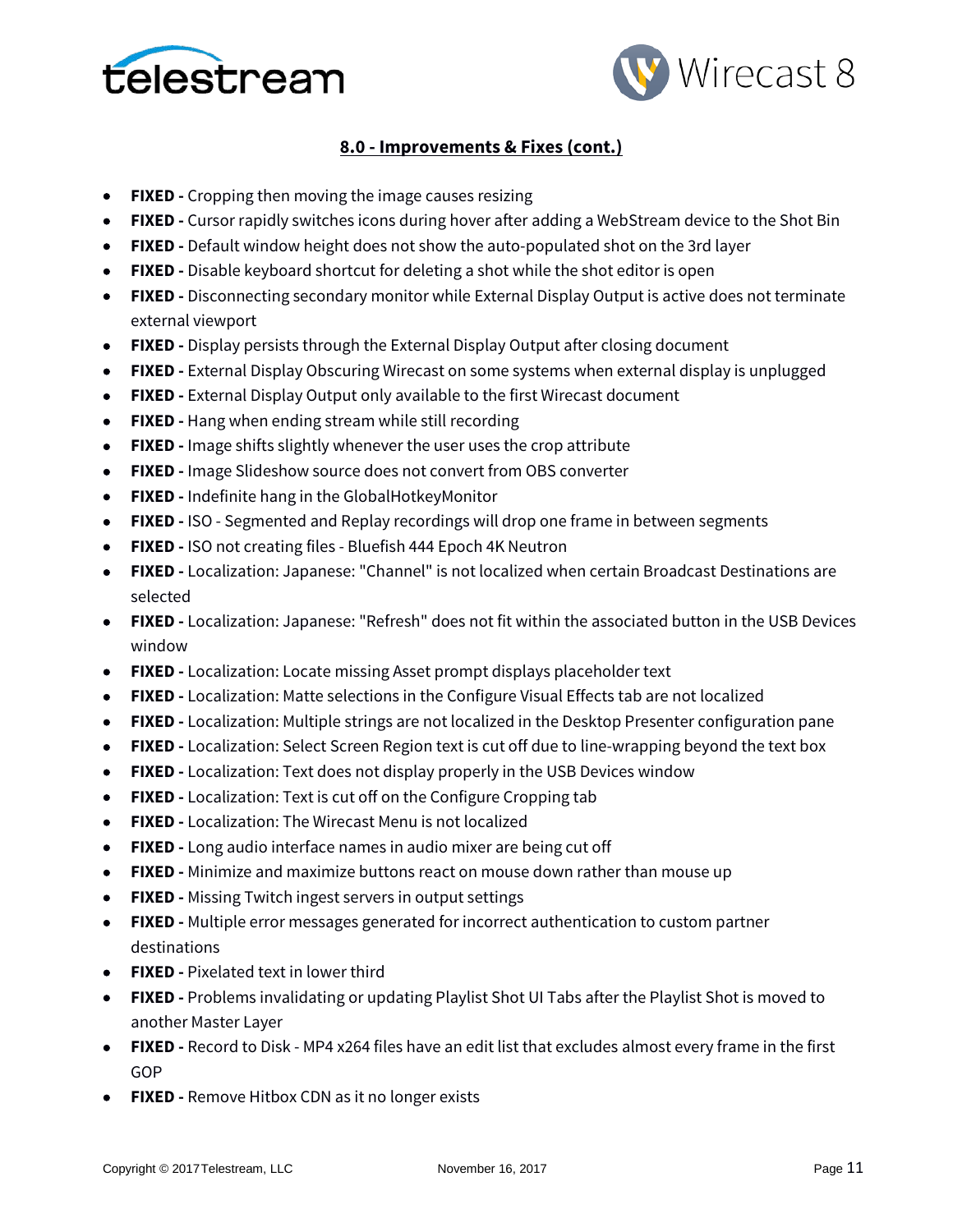



- **FIXED -** Replay mark in displays incorrectly within the UI for ISO Recordings
- **FIXED -** Same shortcut won't work if assigned to multiple actions
- **FIXED -** Scoreboard text size is too big
- **FIXED -** Selecting between options on the Source Properties tab causes Video/Audio to stutter with Blackmagic devices
- **FIXED -** Selecting Solid Background under Text Properties Defaults to a Background with 0% Opacity
- **FIXED -** Selecting the currently selected External Display Output causes the output image to disappear
- **FIXED -** Shot-level audio settings affect other shots using the same sources
- **FIXED -** Strict CBR sometimes fluctuates more than it should
- **FIXED -** Support for Blackmagic Production Camera 4K
- **FIXED -** Text Properties Background Color Auto Switching to None
- **FIXED -** Text Properties window contents can be highlight selected
- **FIXED -** Text Tool Clicking on Shadow Attribute Sliders does not apply correctly
- **FIXED -** TextField Undo/Redo doesn't always function
- **FIXED -** The aspect ratio of a text source can become corrupted in certain situations
- **FIXED -** The mix minus and mute state is not being updated between the Audio Mixer and Source Properties
- **FIXED -** There are too many encoding templates to display them all in the Output Settings dialog's Encoding popup menu
- **FIXED -** Tooltip for create replay shot button is "Update Replay Shot"
- **FIXED -** Twitch output configuration is sluggish in the "Output Settings"
- **FIXED -** Unable to access the "Output Settings" while outputting to "Virtual Camera Out"
- **FIXED -** Update Monitor Checkbox to button in mixer
- **FIXED -** Update Twitch API to V5
- **FIXED -** Video can stutter on some occasions with Replay Templates
- **FIXED -** Virtual Camera not working in Skype
- **FIXED -** When attempting to connect to Facebook, re-clicking the stream button causes hang
- **FIXED -** When modifying the Output Settings you need to press Create in the Facebook config
- **FIXED -** Wirecast 6.0.5 Update Can't Stream Audio with Sample Rates <44.1KHz
- **FIXED -** Wirecast/Ustream will crash if audio mixer is present when first opening
- **FIXED -** With certain equipment workflows, audio dropouts can occur during shot switching
- **FIXED -** x264 Encoding Produces Increasing/Excessive Keyframes
- **FIXED -** x264 Outputs with a resolution of 480x270 can cause the encoder to fail